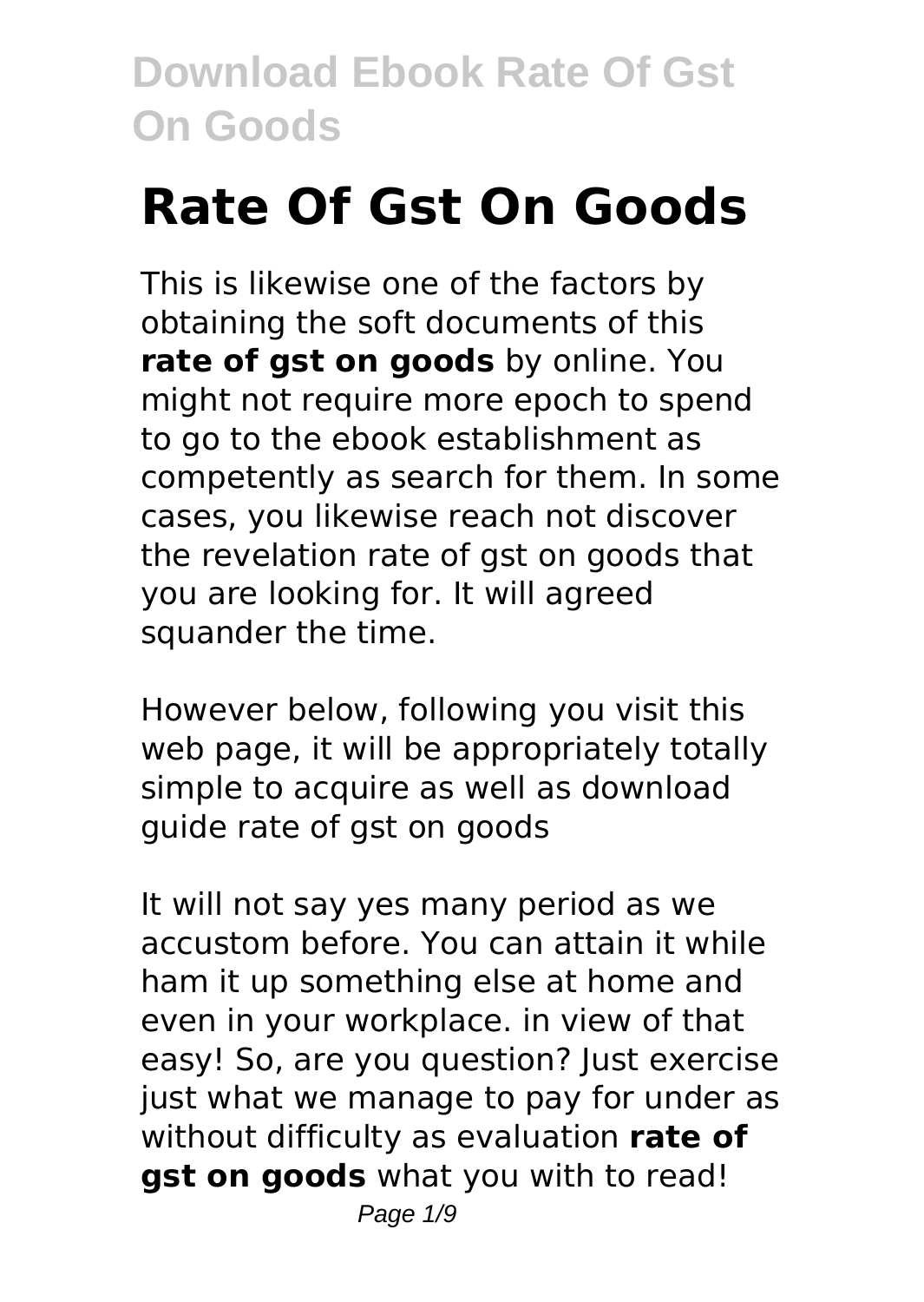The blog at FreeBooksHub.com highlights newly available free Kindle books along with the book cover, comments, and description. Having these details right on the blog is what really sets FreeBooksHub.com apart and make it a great place to visit for free Kindle books.

#### **Rate Of Gst On Goods**

List of 5% GST rate items 2022: 5% GST Rate Items HSN Code for Goods for the year 2022-23 in accordance with Schedule I. Recently, we have discussed about GST rates for Goods at 3% rate as approved by GST Council. Today, we shall know about the GST rates for Goods at 5% as decided by the GST Council.

# **5% GST Rate Items HSN Code for Goods Updated 2022 - AUBSP**

Seeks to further amend notification No. 1/2017-Central Tax (Rate) dated 28.06.2017 to change GST rates on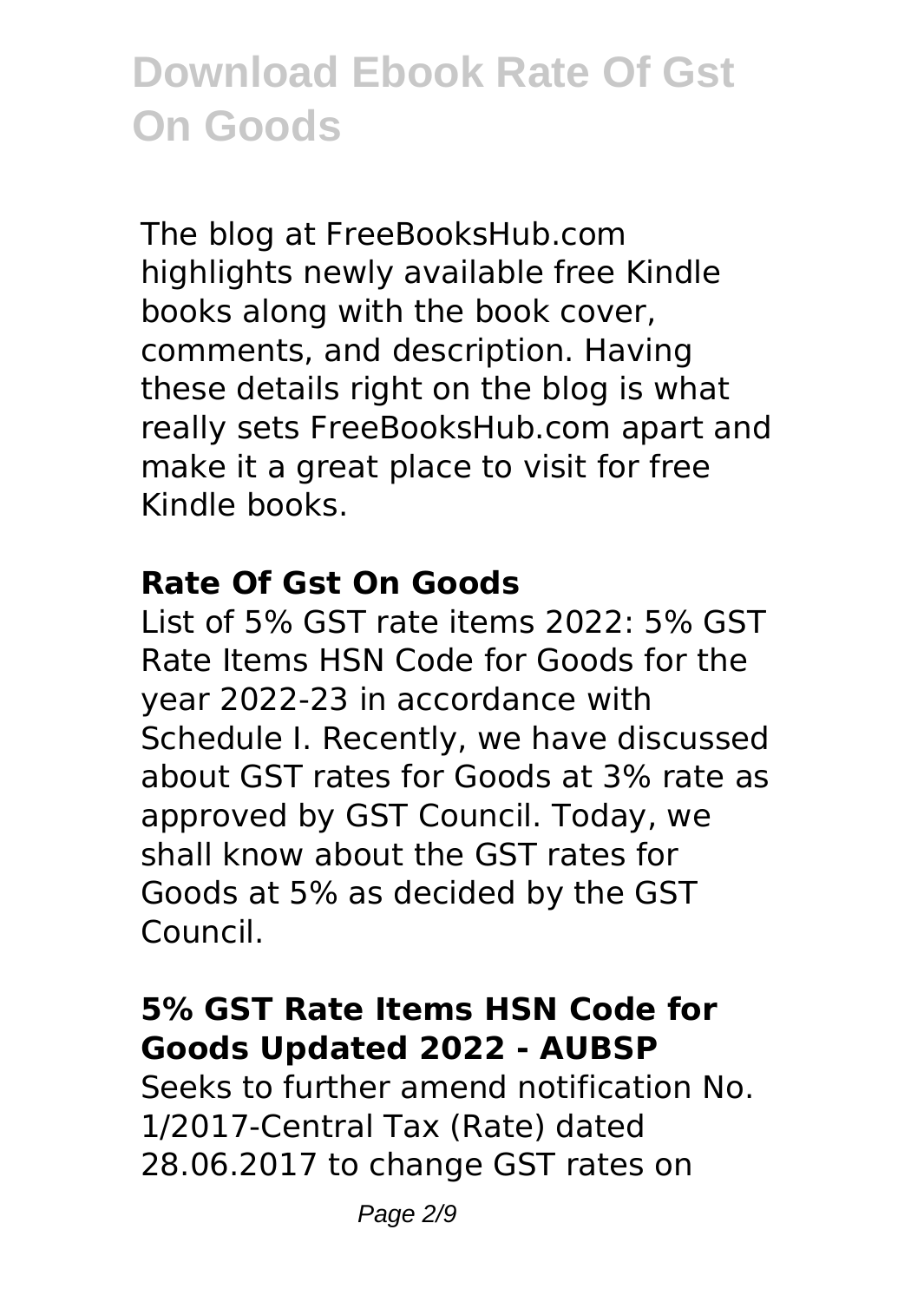goods as per recommendations of the GST Council in its 31st meeting. 23/2018-Central Tax (Rate), dt. 20-09-2018: View :  $\Box\Box\Box\Box$ 

#### **Goods & Service Tax, CBIC, Government of India :: Central ...**

Goods And Services Tax. Lodge your Grievance using self-service Help Desk Portal

# **Goods & Services Tax (GST) | Home**

The GST is usually taxed as a single rate across a nation. Understanding the Goods and Services Tax (GST) The goods and services tax (GST) is an indirect federal sales tax that is applied to the ...

#### **Goods and Services Tax (GST) Definition**

On Wednesday, December 18, 2019, the 38th GST Council meeting was held in New Delhi. In the 38th GST Council meeting, the GST rate was revised. Changes to the GST rate for lottery began on March 1, 2020, and for bags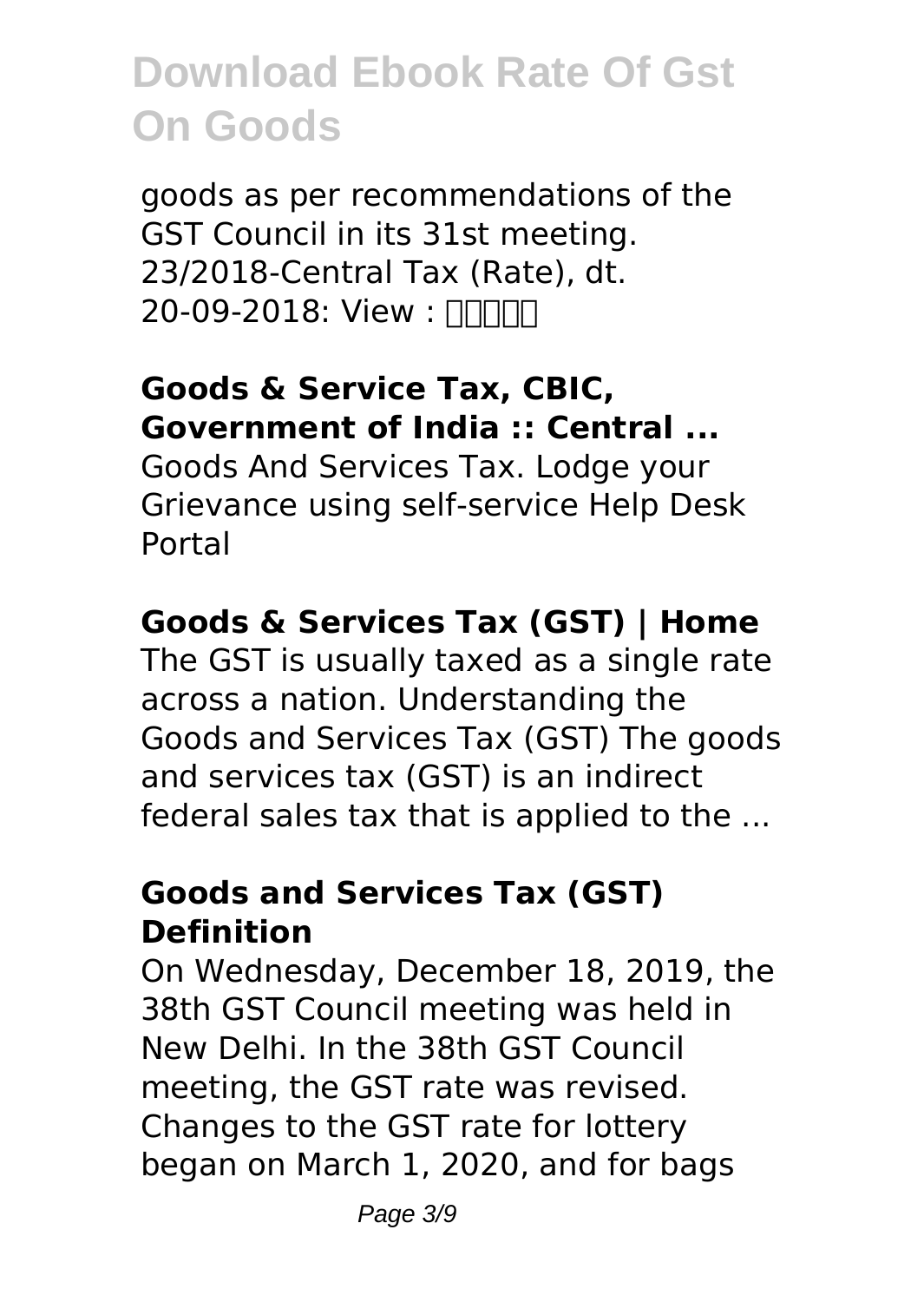and sacks began on January 1, 2020. At the 38th GST Council meeting, the following rate cuts were announced:

#### **GST Rates 2022 | Check List of All Goods & Services Tax ...**

RATE OF GST ON GOODS SCHEDULE I: LIST OF GOODS AT NIL RATE The GST rate structure for goods have been notified. For convenience, goods have been organised rate-wise in schedules I to VII as per details given below. S. No. Chapter/Heading/ Sub-heading/ Tariff item Description of Goods 1. 0101 Live asses, mules and hinnies 2. 0102 Live bovine animals

### **RATE OF GST ON GOODS**

The GST rates were slashed on the under-construction houses without ITC benefit; No changes to GST Rate on lottery or Cement. GST Rate revision in 31st GST council meeting. 31st GST Council meeting was held on 22nd December 2018. GST Rates for 23 Goods and 3 Services has been revised\*.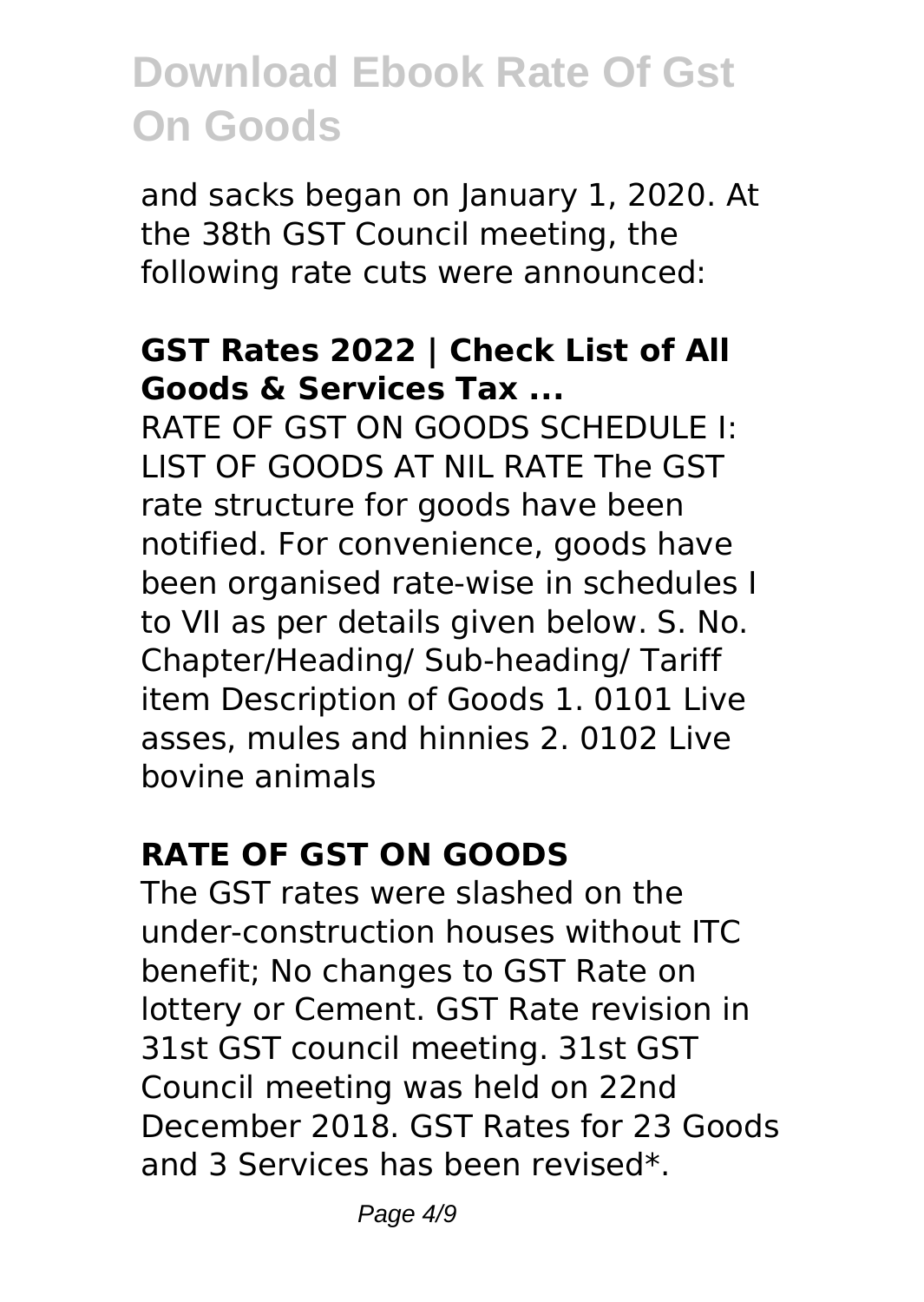### **GST Rates 2022: Goods and Service Tax Rates Slabs ...**

The GST Council has assigned GST rates to different goods and services. While some products can be purchased without any GST, there are others that come at 5% GST, 12% GST, 18% GST, and 28% GST. GST rates for goods and services have been changed a few time since the new tax regime was implemented in July 2017.

#### **What is GST? - Goods and Services Tax in India**

Good and Services that attracts 18% GST rate 28% GST Slab . It is the last and highest GST tax slab rate in GST Model. It consists of nearly 19% of the Goods and services in GST, which is more than 200 items. The goods covered under this GST tax slab are mostly luxury goods and sin goods or non-economy friendly or toxic goods like Cigarettes.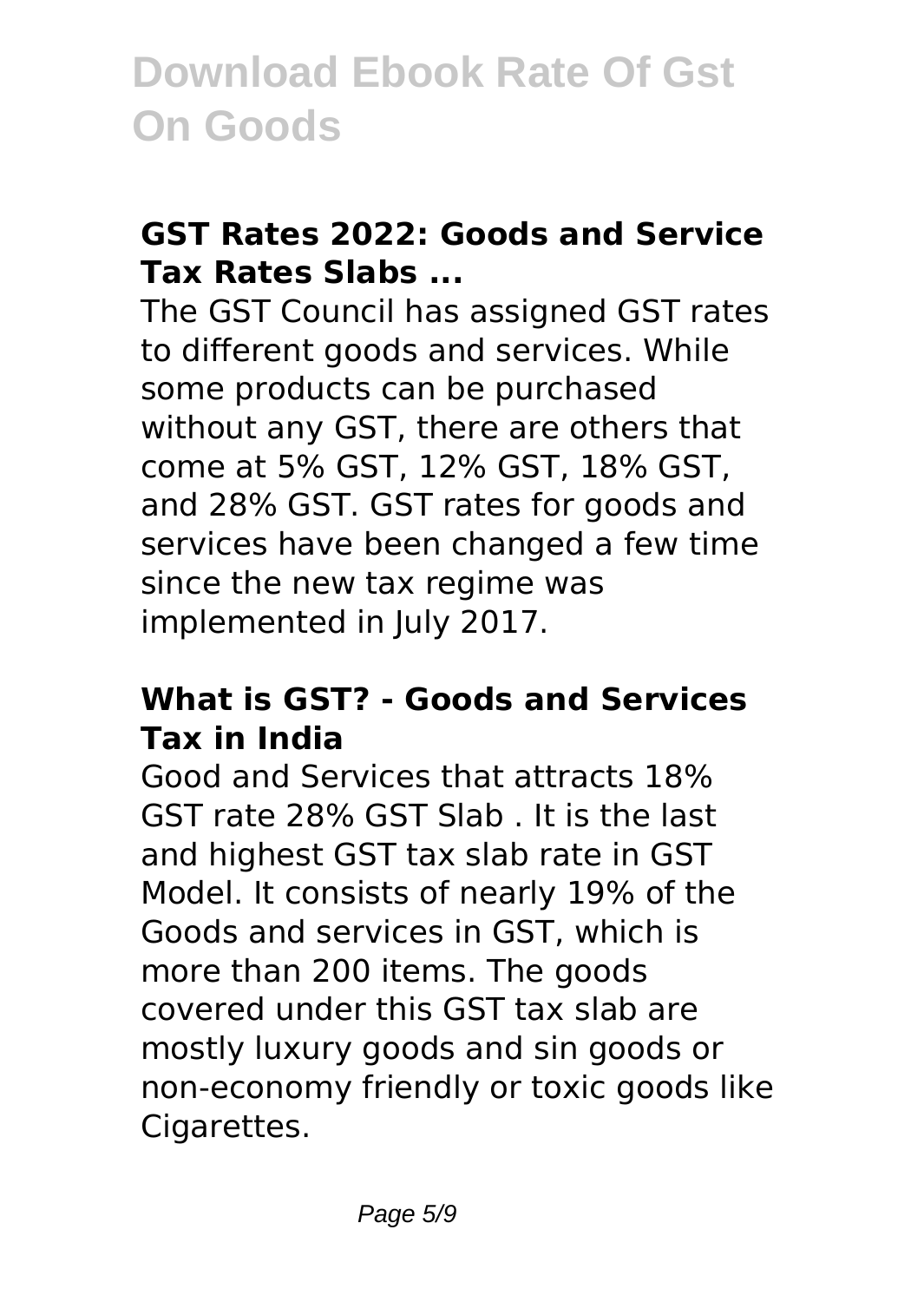### **GST Rate In India 2021 - 4 Slab Rates [Complete List]**

Therefore, if the rate of GST  $\zeta$  = 18\%\) rate of integrated GST (IGST)  $\(- 18\%)$ Practice Exam Questions. GST Slab Rates. Taxes are computed on the cost of purchasing goods or services or both, at a particular percentage pronounced by the government. The percentage of taxes is subject to change as per government decisions from time to time.

### **Goods and Services Tax (GST): Calculation and Terms - Embibe**

What is the GST tax rate? Goods and services are bifurcated into five different heads of tax slabs for collection of tax – 0%, 5%, 12%, 18% and 28%. What are penalties for not registering GST? If there is delay in filing GST, the penalty charged if Rs 200/- per day. There is no such late fees charged in IGST

### **GST- Goods and Service Tax**

For a simple understanding of the old and new GST rates applicable to the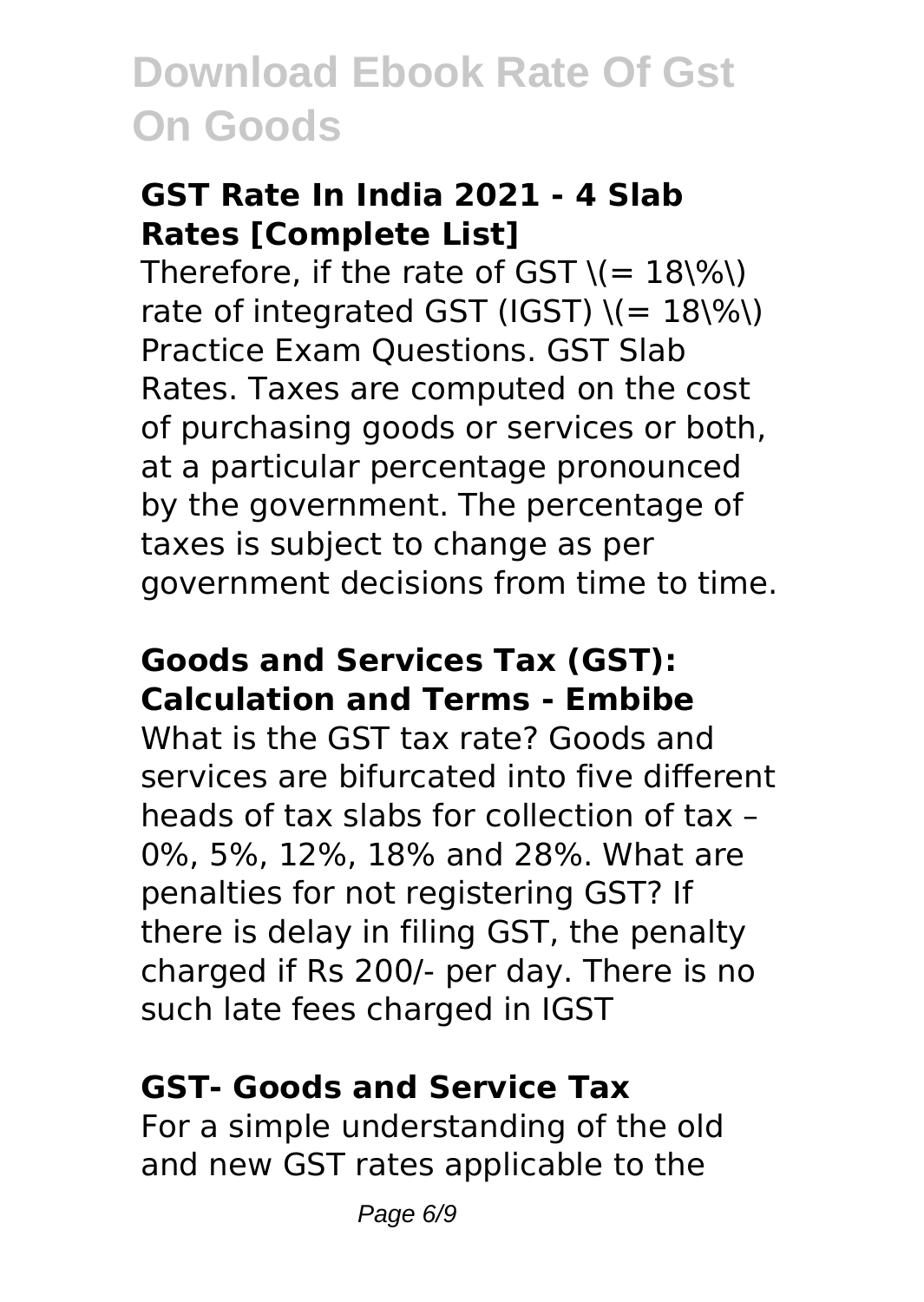different types of such specified composite/ pure supply of services as defined in clause (119) of section 2 of the Central Goods and Services Tax Act, 2017 and which will see a change w.e.f. 01.01.2022, the table below shall serve well:

#### **GST Rate Changes for Specified Composite & Pure Supply of ...**

In accordance with Notification No. 11/2017- Central Tax (Rate) dated 28th June, 2017, GST under Reverse Charge Mechanism is payable on supply of services by a goods transport agency (GTA) in respect of transportation of goods by road to--any factory registered under or governed by the Factories Act, 1948(63 of 1948);or-any society registered under the Societies Registration Act, 1860 (21 of ...

#### **GST rate on GTA Services under RCM – 12% or 5%?**

The GST Cess is levied to compensate states who may suffer any loss of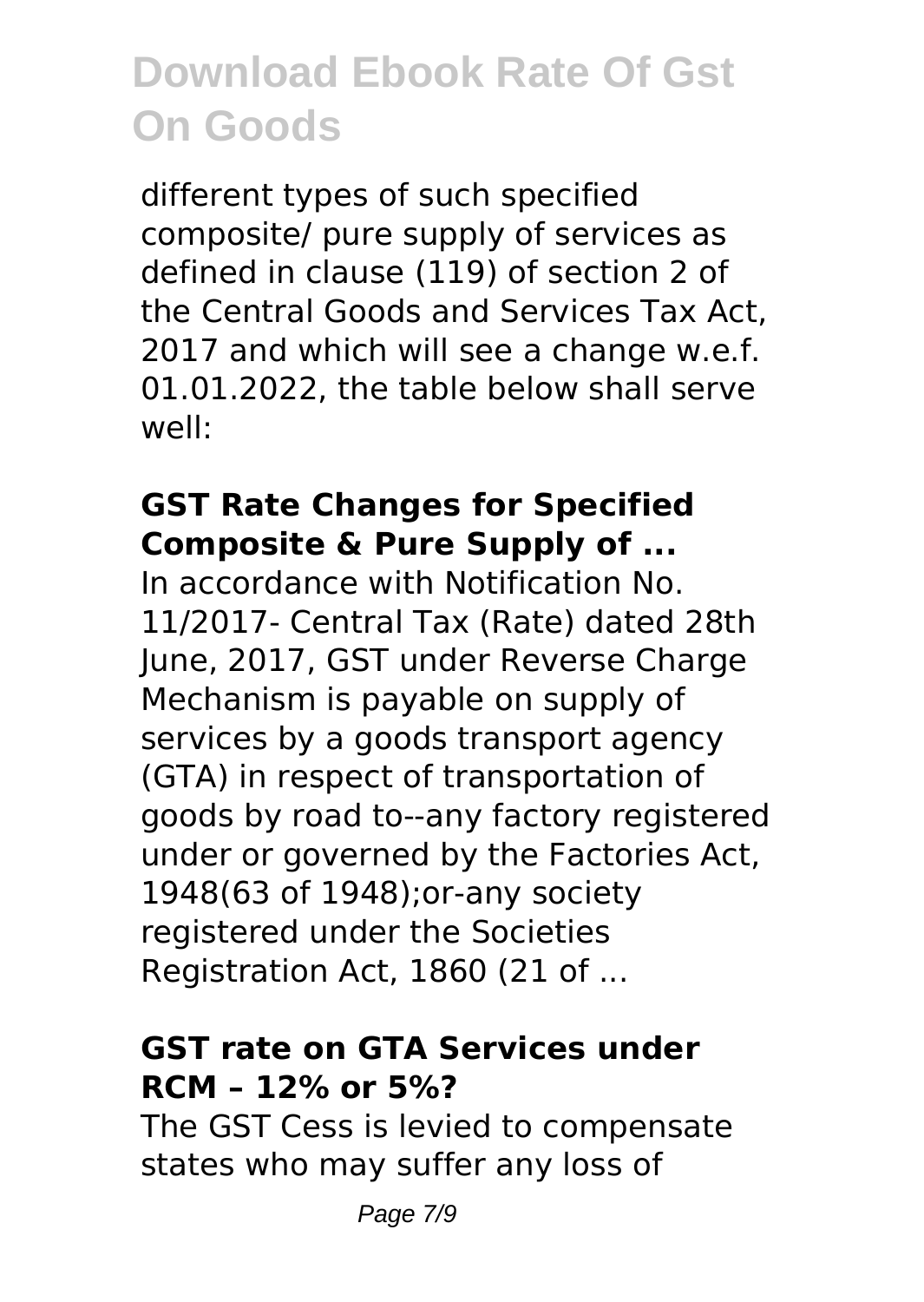revenue due to the implementation of GST, as per the provisions of the GST Compensation Cess Act. As GST is a consumption-based tax, the state in which consumption of goods or services happens will be eligible for the revenue on supplies.

### **GST Compensation CESS - CESS Rate List | Tally Solutions**

31st GST Council Meeting: The 31st GST Council Meeting held on 22nd December 2018 featured a number of rate changes in terms of goods and services. However no goods or services witnessed an increase in rates and the decrease in rates included tax rate change from 5% to nil (packaged vegetables, etc.) as well as 12% to nil (music books).

### **GST Rates 2020 - Complete List of Goods and Services Tax Slabs**

b) The rate applicable on GST Transport Charges: Freight charges/Freight forwarding added to Invoice should be charged at such rates applicable for the